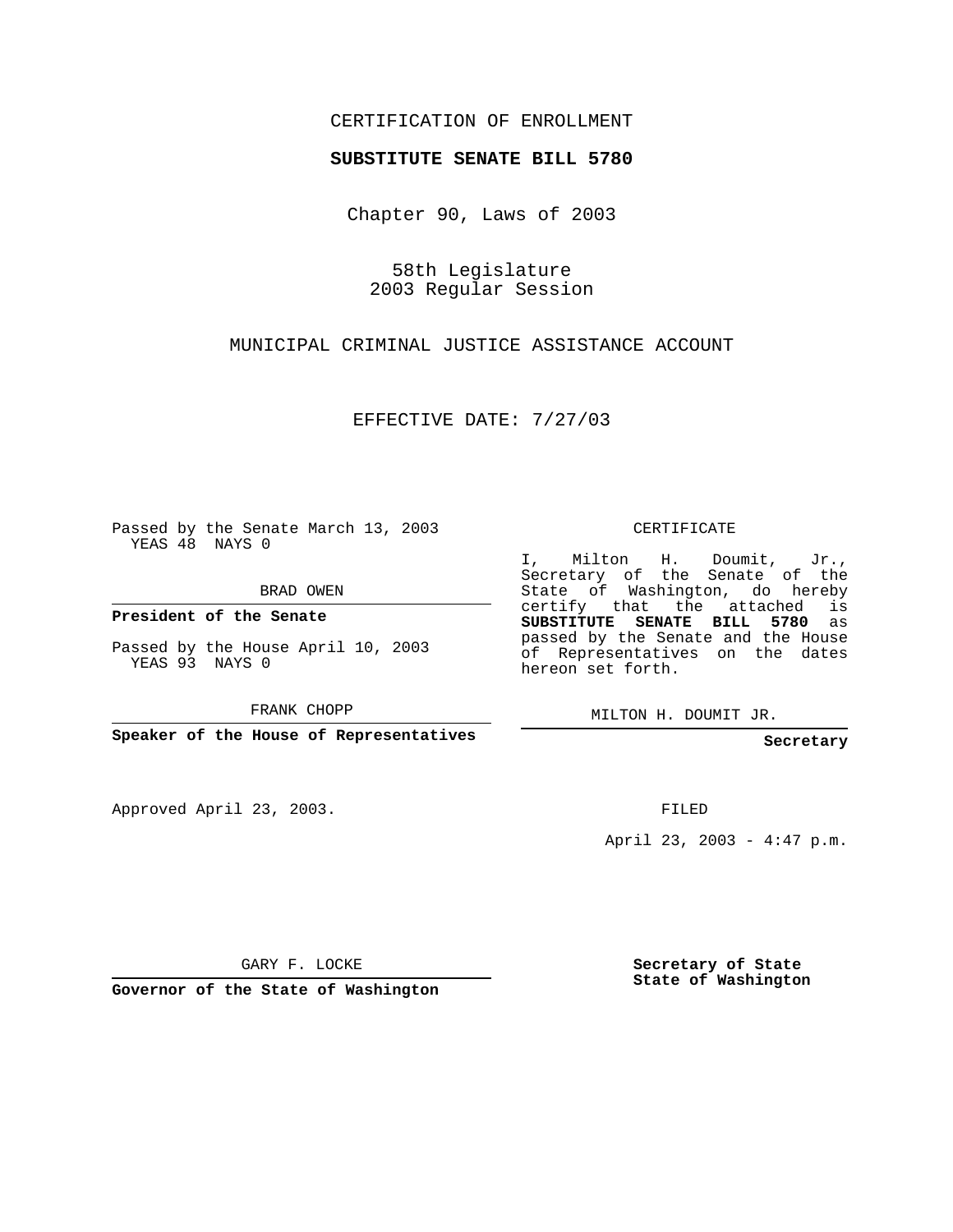## **SUBSTITUTE SENATE BILL 5780** \_\_\_\_\_\_\_\_\_\_\_\_\_\_\_\_\_\_\_\_\_\_\_\_\_\_\_\_\_\_\_\_\_\_\_\_\_\_\_\_\_\_\_\_\_

\_\_\_\_\_\_\_\_\_\_\_\_\_\_\_\_\_\_\_\_\_\_\_\_\_\_\_\_\_\_\_\_\_\_\_\_\_\_\_\_\_\_\_\_\_

Passed Legislature - 2003 Regular Session

## **State of Washington 58th Legislature 2003 Regular Session**

**By** Senate Committee on Children & Family Services & Corrections (originally sponsored by Senators Stevens, Hargrove and Shin; by request of Department of Community, Trade, and Economic Development)

READ FIRST TIME 02/24/03.

 AN ACT Relating to the municipal criminal justice assistance account; amending RCW 82.14.330; and repealing RCW 82.14.335.

BE IT ENACTED BY THE LEGISLATURE OF THE STATE OF WASHINGTON:

 **Sec. 1.** RCW 82.14.330 and 1998 c 321 s 13 are each amended to read as follows:

 (1) Beginning in fiscal year 2000, the state treasurer shall transfer into the municipal criminal justice assistance account for distribution under this section from the general fund the sum of four million six hundred thousand dollars divided into four equal deposits occurring on July 1, October 1, January 1, and April 1. For each fiscal year thereafter, the state treasurer shall increase the total transfer by the fiscal growth factor, as defined in RCW 43.135.025, forecast for that fiscal year by the office of financial management in November of the preceding year. The moneys deposited in the municipal criminal justice assistance account for distribution under this section, less any moneys appropriated for purposes under subsection (4) of this section, shall be distributed to the cities of the state as follows: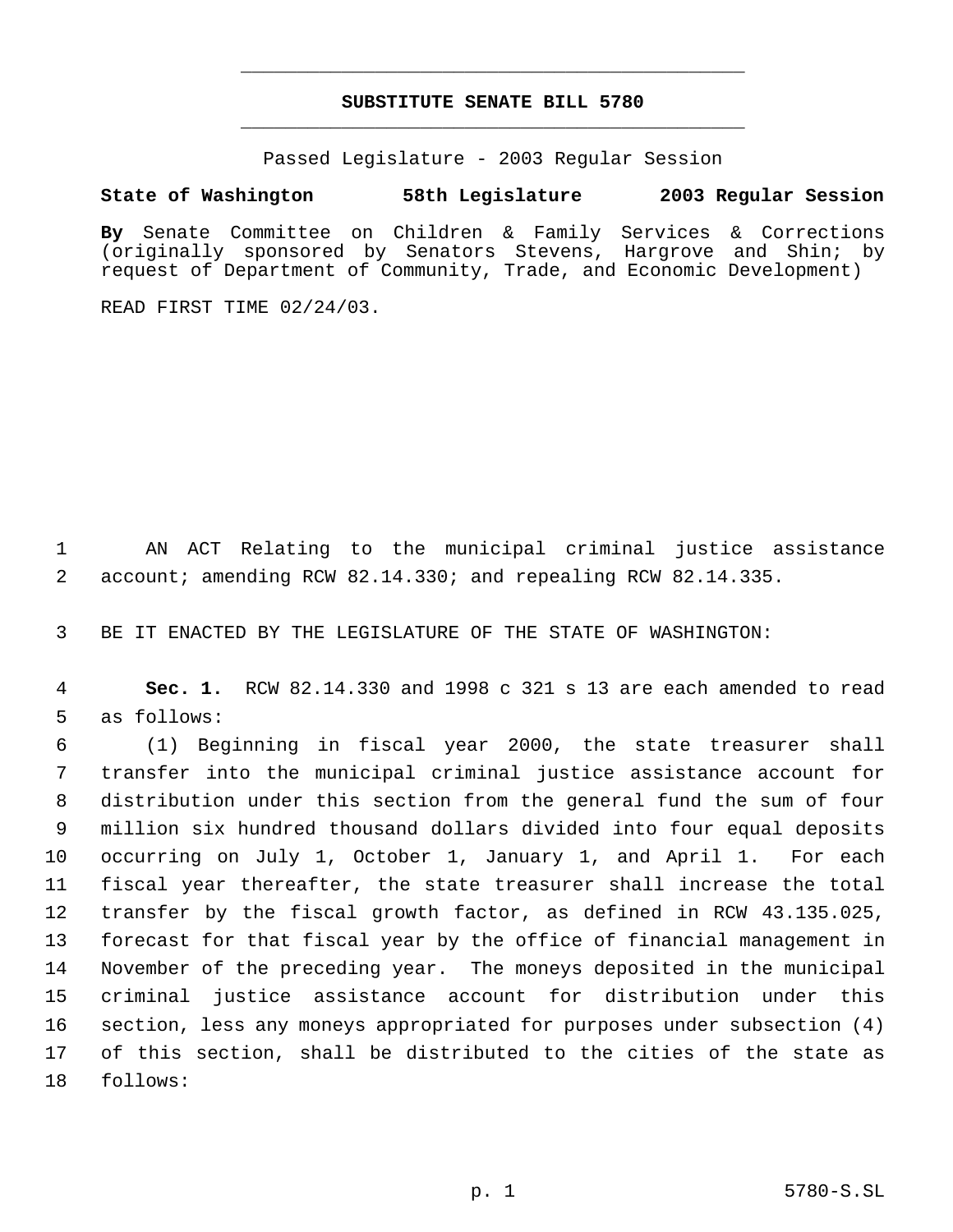(a) Twenty percent appropriated for distribution shall be distributed to cities with a three-year average violent crime rate for each one thousand in population in excess of one hundred fifty percent of the statewide three-year average violent crime rate for each one thousand in population. The three-year average violent crime rate shall be calculated using the violent crime rates for each of the preceding three years from the annual reports on crime in Washington state as published by the Washington association of sheriffs and police chiefs. Moneys shall be distributed under this subsection (1)(a) ratably based on population as last determined by the office of financial management, but no city may receive more than one dollar per capita. Moneys remaining undistributed under this subsection at the end of each calendar year shall be distributed to the criminal justice training commission to reimburse participating city law enforcement agencies with ten or fewer full-time commissioned patrol officers the cost of temporary replacement of each officer who is enrolled in basic law enforcement training, as provided in RCW 43.101.200.

 (b) Sixteen percent shall be distributed to cities ratably based on population as last determined by the office of financial management, but no city may receive less than one thousand dollars.

 The moneys deposited in the municipal criminal justice assistance account for distribution under this subsection shall be distributed at such times as distributions are made under RCW 82.44.150.

 Moneys distributed under this subsection shall be expended exclusively for criminal justice purposes and shall not be used to replace or supplant existing funding. Criminal justice purposes are defined as activities that substantially assist the criminal justice system, which may include circumstances where ancillary benefit to the civil justice system occurs, and which includes domestic violence services such as those provided by domestic violence programs, community advocates, and legal advocates, as defined in RCW 70.123.020. Existing funding for purposes of this subsection is defined as calendar year 1989 actual operating expenditures for criminal justice purposes. Calendar year 1989 actual operating expenditures for criminal justice purposes exclude the following: Expenditures for extraordinary events not likely to reoccur, changes in contract provisions for criminal justice services, beyond the control of the local jurisdiction receiving the services, and major nonrecurring capital expenditures.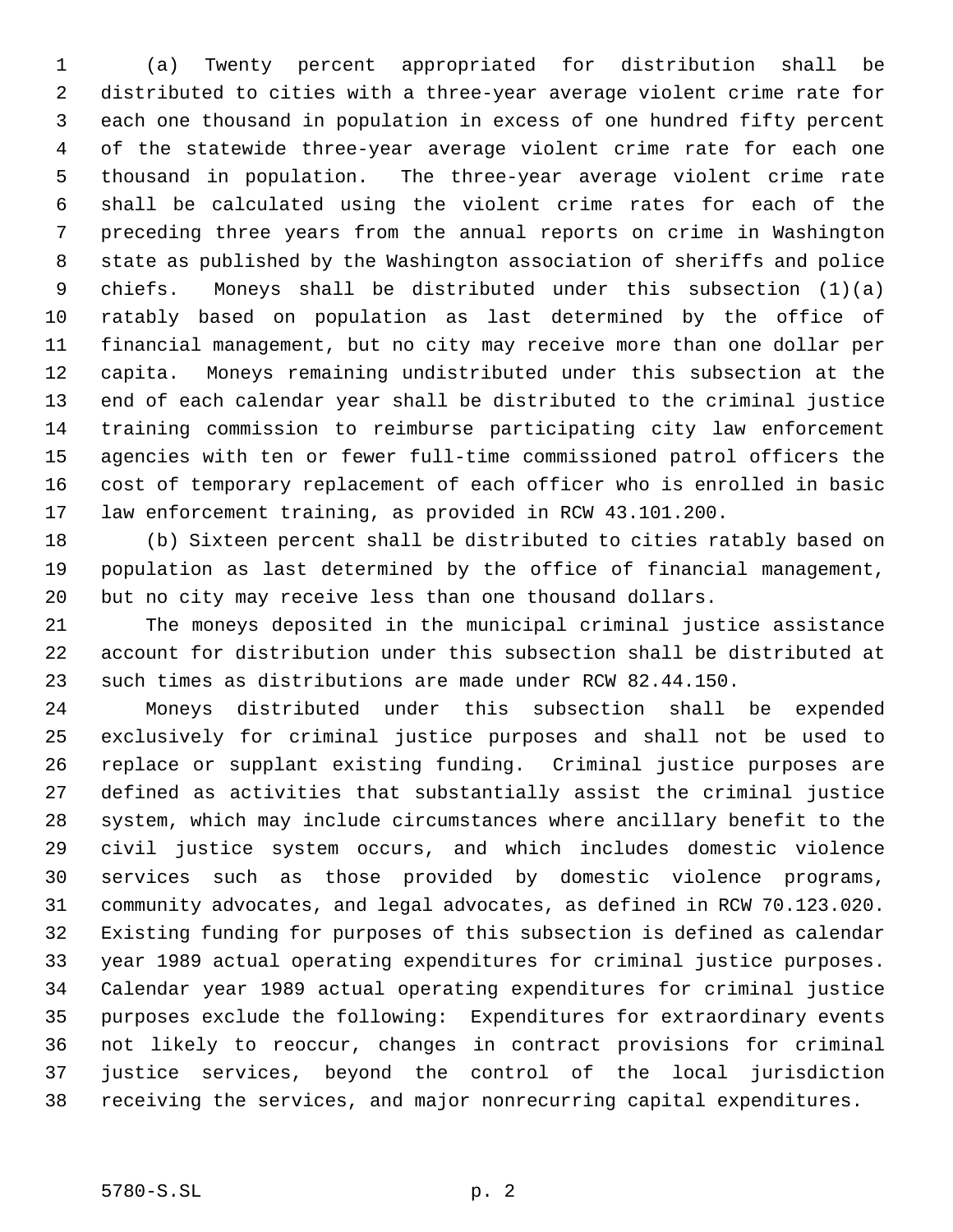(2) In addition to the distributions under subsection (1) of this section:

 (a) ((Fourteen percent shall be distributed to cities that have initiated innovative law enforcement strategies, including alternative sentencing and crime prevention programs. No city may receive more 6 than one dollar per capita under this subsection  $(2)(a)$ ) Ten percent shall be distributed on a per capita basis to cities that contract with 8 another governmental agency for the majority of the city's law 9 enforcement services. Cities that subsequently qualify for this 10 distribution shall notify the department of community, trade, and 11 economic development by November 30th for the upcoming calendar year. 12 The department of community, trade, and economic development shall 13 provide a list of eligible cities to the state treasurer by December 31st. The state treasurer shall modify the distribution of these funds 15 in the following year. Cities have the responsibility to notify the 16 department of community, trade, and economic development of any changes 17 regarding these contractual relationships. Adjustments in the distribution formula to add or delete cities may be made only for the upcoming calendar year; no adjustments may be made retroactively.

 (b) ((Twenty percent shall be distributed to cities that have initiated programs to help at-risk children or child abuse victim response programs. No city may receive more than fifty cents per 23 capita under this subsection  $(2)(b)$ .

 (c) Twenty percent shall be distributed to cities that have initiated programs designed to reduce the level of domestic violence within their jurisdictions or to provide counseling for domestic 27 violence victims. No city may receive more than fifty cents per capita 28 under this subsection  $(2)(c)$ .

29 (d) Ten percent shall be distributed to cities that contract with another governmental agency for a majority of the city's law enforcement services.

 Moneys distributed under this subsection shall be distributed to those cities that submit funding requests under this subsection to the department of community, trade, and economic development based on criteria developed under RCW 82.14.335. Allocation of funds shall be in proportion to the population of qualified jurisdictions, but the distribution to a city shall not exceed the amount of funds requested. Cities shall submit requests for program funding to the department of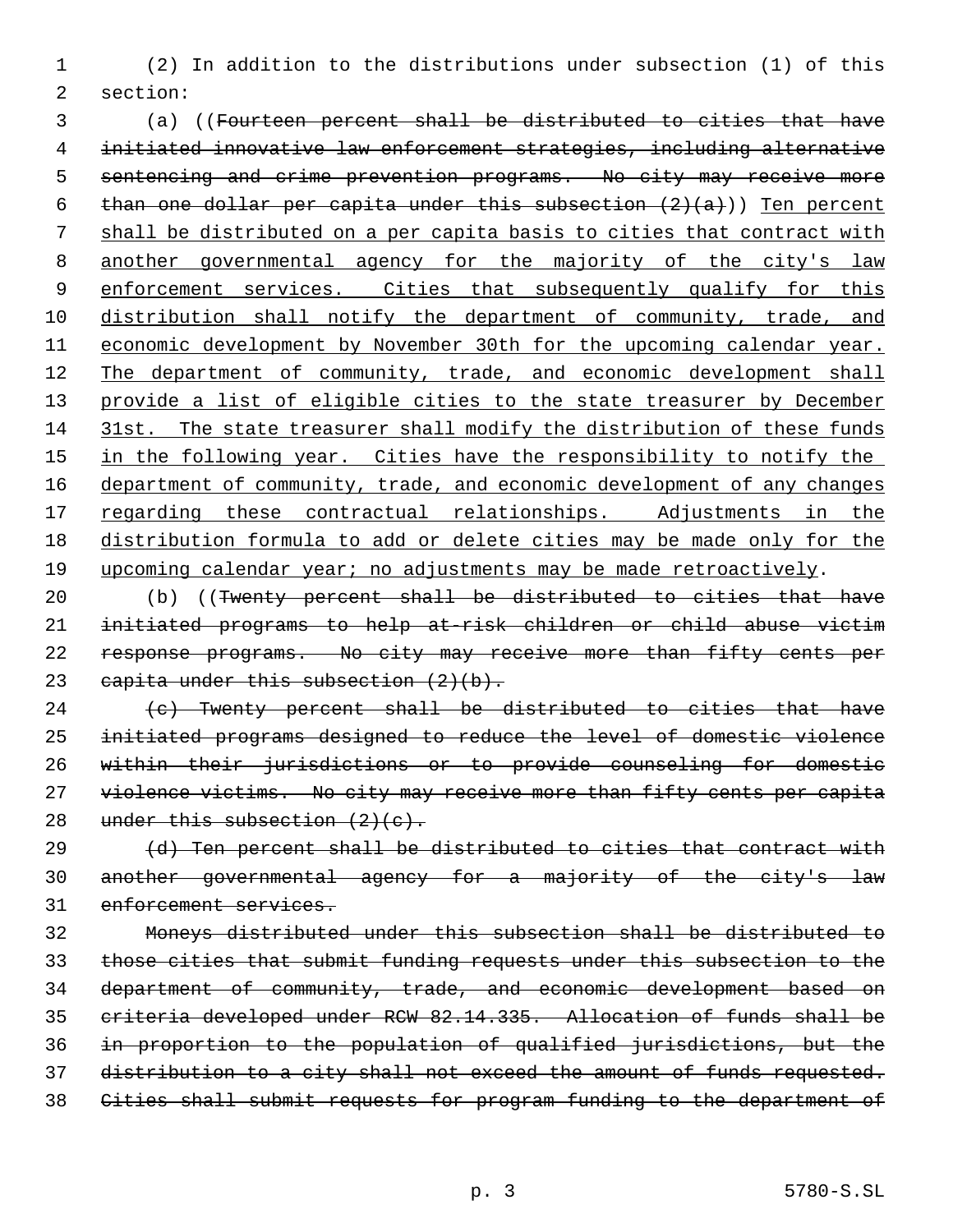community, trade, and economic development by November 1 of each year for funding the following year. The department shall certify to the state treasurer the cities eligible for funding under this subsection 4 and the amount of each allocation)) The remaining fifty-four percent 5 shall be distributed to cities and towns by the state treasurer on a per capita basis. These funds shall be used for: (i) Innovative law enforcement strategies; (ii) programs to help at-risk children or child abuse victim response programs; and (iii) programs designed to reduce the level of domestic violence or to provide counseling for domestic 10 violence victims.

 The moneys deposited in the municipal criminal justice assistance account for distribution under this subsection, less any moneys appropriated for purposes under subsection (4) of this section, shall be distributed at the times as distributions are made under RCW 82.44.150. Moneys remaining undistributed under this subsection at the end of each calendar year shall be distributed to the criminal justice training commission to reimburse participating city law enforcement agencies with ten or fewer full-time commissioned patrol officers the cost of temporary replacement of each officer who is enrolled in basic law enforcement training, as provided in RCW 43.101.200.

 If a city is found by the state auditor to have expended funds received under this subsection in a manner that does not comply with the criteria under which the moneys were received, the city shall be ineligible to receive future distributions under this subsection until the use of the moneys are justified to the satisfaction of the director 26 or are repaid to the state general fund. ((The director may allow 27 noncomplying use of moneys received under this subsection upon a 28 showing of hardship or other emergent need.))

 (3) Notwithstanding other provisions of this section, the distributions to any city that substantially decriminalizes or repeals its criminal code after July 1, 1990, and that does not reimburse the county for costs associated with criminal cases under RCW 3.50.800 or 3.50.805(2), shall be made to the county in which the city is located.

 (4) Not more than five percent of the funds deposited to the municipal criminal justice assistance account shall be available for appropriations for enhancements to the state patrol crime laboratory system and the continuing costs related to these enhancements. Funds